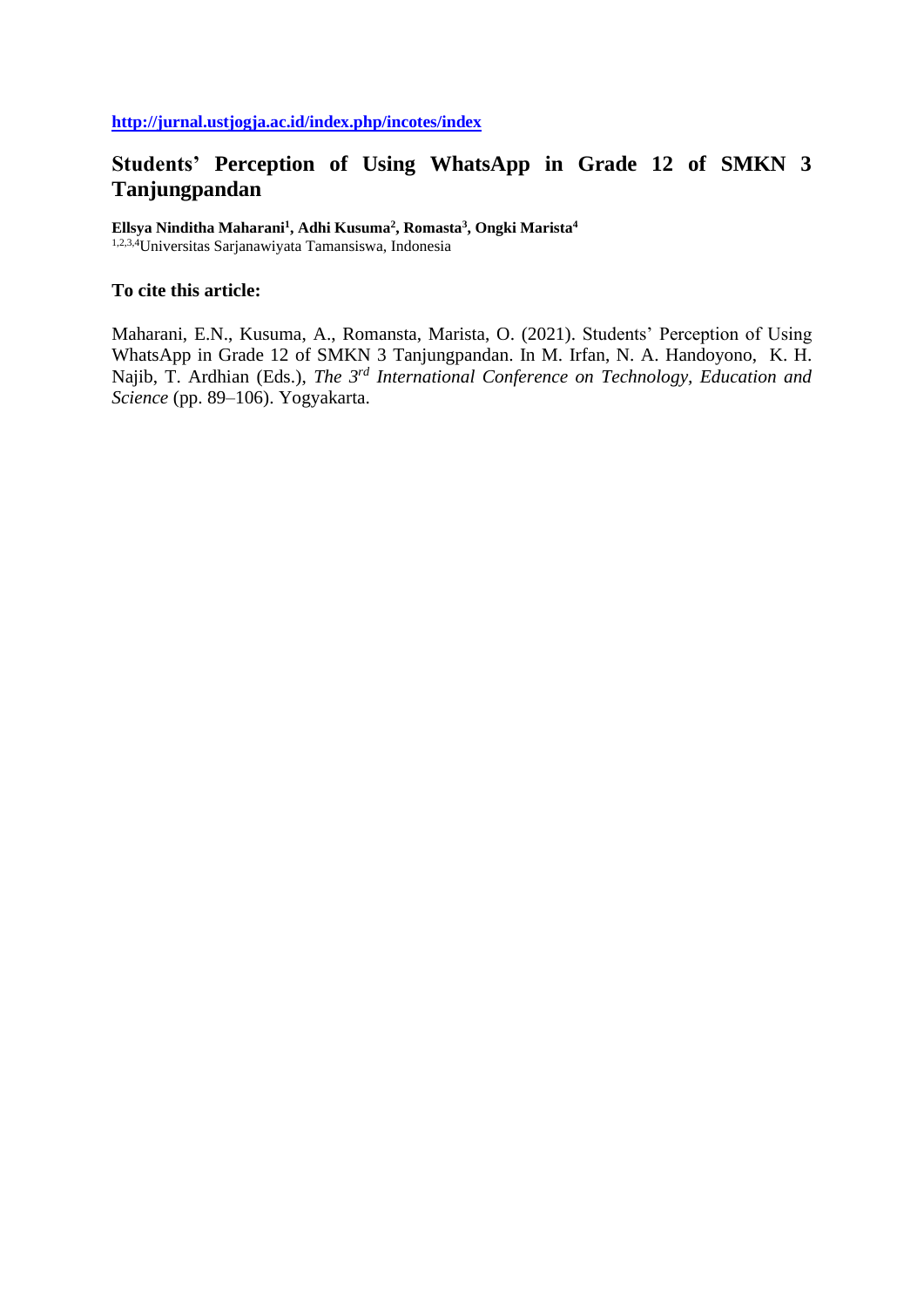InCoTES 2021 ISSN: 978-602-6258-14-4

## **Students' Perception of Using WhatsApp in Grade 12 of SMKN 3 Tanjungpandan**

**Ellsya Ninditha Maharani<sup>1</sup> , Adhi Kusuma<sup>2</sup> , Romasta<sup>3</sup> , Ongki Marista<sup>4</sup>** 1,2,3,4Universitas Sarjanawiyata Tamansiswa, Indonesia <sup>1</sup>Ellsyaditha3@gmail.com

| <b>Article Info</b>                                                      | Abstract                                                                                                                                                                                                                                                                                                                                                                                                                                                                                                                                                                                                                                                                                                                                                                                                                                                                                                                                                                                                                                                                                    |
|--------------------------------------------------------------------------|---------------------------------------------------------------------------------------------------------------------------------------------------------------------------------------------------------------------------------------------------------------------------------------------------------------------------------------------------------------------------------------------------------------------------------------------------------------------------------------------------------------------------------------------------------------------------------------------------------------------------------------------------------------------------------------------------------------------------------------------------------------------------------------------------------------------------------------------------------------------------------------------------------------------------------------------------------------------------------------------------------------------------------------------------------------------------------------------|
|                                                                          | The use of WhatsApp in learning is expected to motivate students in learning<br>because WhatsApp has many features that helpful in learning. But students have                                                                                                                                                                                                                                                                                                                                                                                                                                                                                                                                                                                                                                                                                                                                                                                                                                                                                                                              |
| <b>Keywords</b>                                                          | different feelings, response, and perception towards the use of WhatsApp in<br>learning. It is interesting to investigate the students' perception, because                                                                                                                                                                                                                                                                                                                                                                                                                                                                                                                                                                                                                                                                                                                                                                                                                                                                                                                                 |
| Students' perception<br>WhatsApp<br>Learning English<br><b>Attitudes</b> | everyone has different perceptions of the same object that been caused by many<br>factors. The aim of this research is to find out and analyze the students' feeling<br>and response of WhatsApp that used by the teacher in learning. The researcher<br>used quantitative research in this study. The researcher used questionnaire to<br>collect the data. The questionnaire data in this research was analyze using SPSS<br>version 24. The result of this research shows that the factors which influence<br>the students' perception of using WhatsApp in 12 Grade of SMKN 3<br>Tanjungpandan are the perceiver which is consisting of attitudes, motives,<br>experience, and expectation. The target which is consisting of motion, sounds,<br>size, background, and proximity. The situation which is consisting of time,<br>work setting and social setting. The students' attitudes of using WhatsApp in<br>grade 12 of SMKN 3 Tanjungpandan shows the positive attitudes for the<br>cognitive and behavioral components, but on the affective component shows<br>negative result. |

#### **Keywords: Students' perception, WhatsApp, Learning English, Attitudes**

#### **Introduction**

Nowadays, it is impossible to avoid technology. Most people use mobile phone because it helps people easily communicate across geographical boundaries, and get knowledge and information. Along with the improvement of technology, mobile phone has been developed fast under the android operating system which is well-known as smartphones.

The use of smartphones also has an impact not only in education field. Students and teacher use smartphones as a source of information and communication in the teaching and learning process. Messaging applications such as WhatsApp, Telegram, Messenger, and Line are used widely. Due to their features, students and teachers use those application. WhatsApp is one of the most used applications among teachers and students these days in Indonesia. According to Damar (2021) WhatsApp claims that it has over two million daily active users, with ten billion message and one billion calls sent every day.

WhatsApp is an internet - based application with some features that can be used by users such as content sharing and communicating. The features contained in WhatsApp are texts, group chat, WhatsApp voice and voice call, voice message, camera for taking picture and video, document and other. Pranajaya & Wicaksono (2018) stated WhatsApp is the most commonly used social media platform for communication. This application is popular because it is simple to use and free.

The research of using WhatsApp in leaning has been done by several researches and those are show the positive result. Based on the one of previous research that conducted by Acharya, Poojarthi, & Maiya (2019) on the students' perception towards use of WhatsApp for higher education, shows that WhatsApp was effective for learning. The use of WhatsApp in learning is expected to motivate students in learning because WhatsApp has many features that helpful in learning, but students have different feelings, response and perception towards the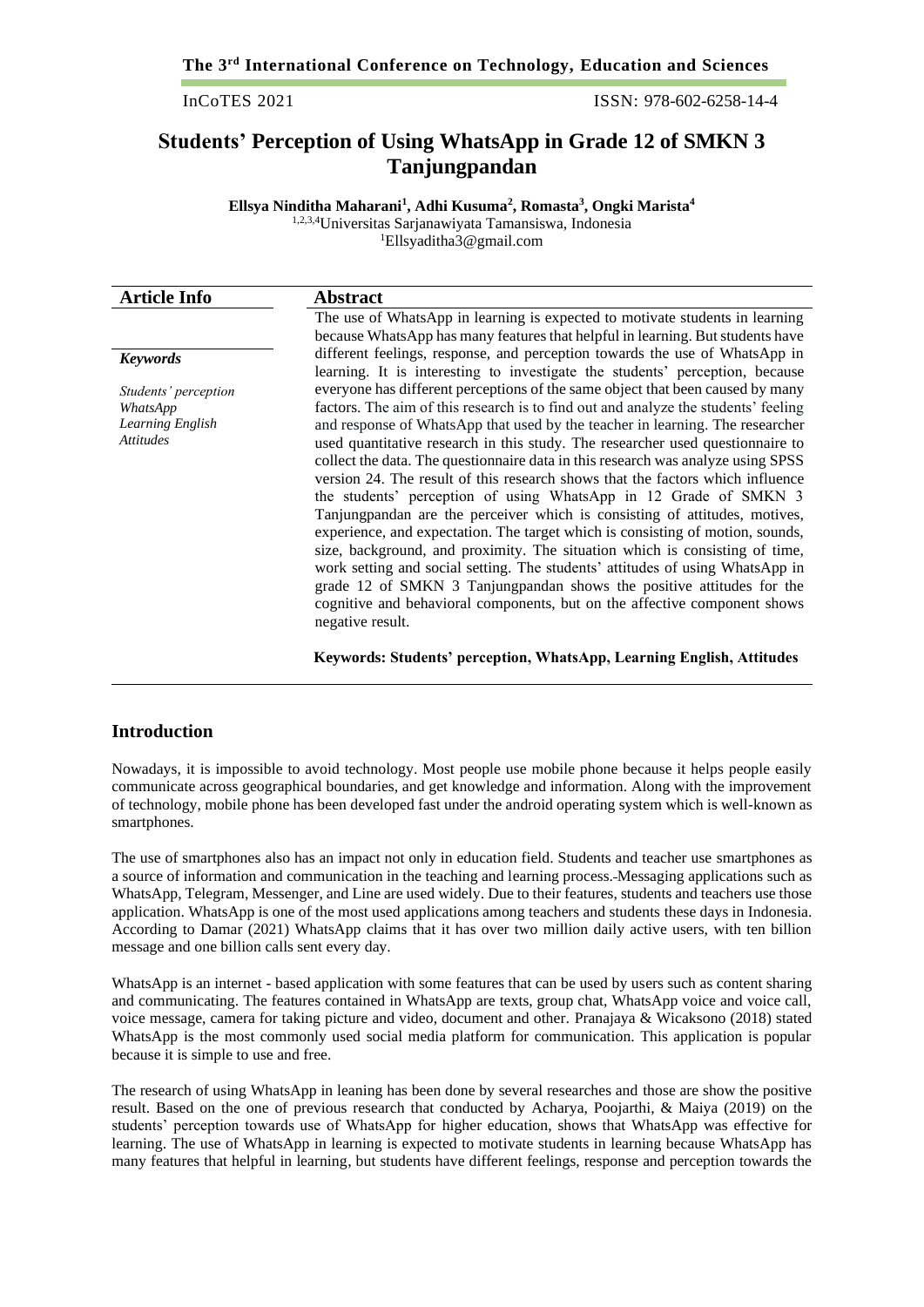use of WhatsApp in learning. Students' perception is an interesting thing, because everyone has different perceptions of the same object that been caused by many factors.

The aim of the researcher in conducting this research because the researcher wants to find out and analyze the students' feeling and response of WhatsApp that used by the teacher in learning, because the teacher has to know that if the learning media that they use are easy and attractive for students.

#### **Literature Review**

1. Learning English Using Smartphones

Hulme, Agnes, Shield, & Lesley (2008) stated Mobile Assisted Language Learning (MALL) allows students to practice languages using their mobile devices or phones. Students used their Smartphones for learning translation and retranslation, read online books, and practice their communication skills. MALL developed from the growing use of mobile phones in the 21<sup>st</sup> century. Learning become more private and personal with MALL and it makes possible to learn in both formal and informal situations. Small (2014) stated that the use of smartphones on students have positive impact and improve their learning. Students can use smartphones to access dictionaries in order to increase their vocabulary skills by learning to recognize new words and the meaning, students also practice their English skill through chatting. Miangah & Nezarat (2012) stated smartphones substantially facilitated students' reading materials. Students can use their smartphones to search online books or reading some information in English. Smartphones also help on improve students' communication skill and speaking skill because they are habituated to listening audio or watching video in English through their smartphones. Dewi, Ratminingsih, & Santosa (2020) stated the use of Smartphones also has positive impacts on students' writing skill because can search the material on the internet and it makes students directly involved in learning. Students also can use various applications to support their writing skills such as Grammarly which can help to correct students' grammar. According to Naz, Rasheed, & Rasheed, (2019) the use of Smartphone inside classroom is better than computers due to its availability and light weight. Students agreed that they would be more excited to use their Smartphone for learning activities. Most of professors allow their students to use their smartphone for learning purposes in and outside classroom.

#### 2. WhatsApp Application

a. Definition of WhatsApp

WhatsApp was founded by Jan Kuom and Brian Acton. WhatsApp has been used by two million people in over one hundred and eighty countries. Name of WhatsApp is a pun of the phrase of "What's Up?". WhatsApp is an internet - based application with some features that can be used by users such as content sharing and communicating. The features contained in WhatsApp are texts, group chat, WhatsApp voice and voice call, voice message, camera for taking picture and video, document and other (About WhatsApp, n.d.). Pranajaya & Wicaksono (2018) stated WhatsApp is the most commonly used social media platform for communication. This application is popular because it is simple to use and free.

#### b. Learning English using WhatsApp Application

Bounhik & Deshen (2014) stated both teachers and students use WhatsApp in their daily lives, so this technology facilitates communication between them. According to Afsyah (2019) the method of learning using WhatsApp is classified into three phases, pre activity, main activity, and post activity. In pre activity, teacher greets the students. In main activity, the teacher conveys the materials to students through WhatsApp. In post activity, the teacher gives assignment to students and closing the lesson.

#### 3. Perception

a. Perception Definition

Robbins & Langton (2003) defined perception is the process of organizing and interpreting the meaning in something that performed by someone. According to Martin, Carlson, & Buskist (2010) perception is the process by which we recognize what is represented by the information provided by our sense organs. Rakhmat (2011) stated perception is the experience of object, event, and relationship acquired by resuming information and interpreting message. It gives a meaning towards stimulus – response in resuming information and predicting message which involves attention, hopes, and memory. Based on some of the mentioned definitions, perception is a response of information gained through our senses about someone's experience, events, and object.

b. Perception Factors

Robbins & Langton (2003) stated there are some factors that influence the perception. These factors can be found in the perceiver, the object or target, and the situation.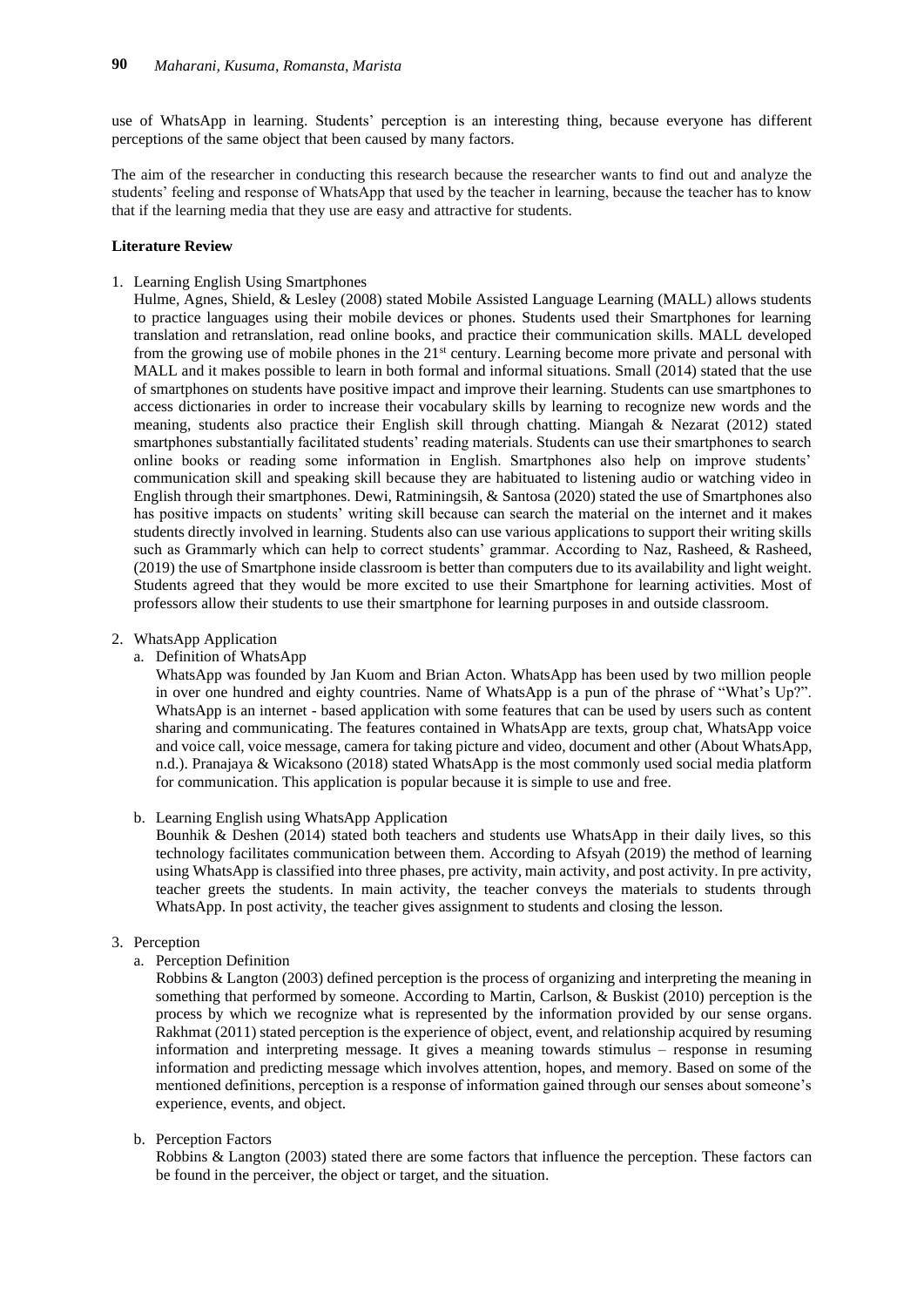

Figure 1. The Perception Factor (taken fro[m www.wisdomjobs.com\)](http://www.wisdomjobs.com/)

The explanation of perception factors as follows:

1) The Perceiver

When someone or the perceiver look at the object or the target and try to interpret what he or she sees, the interpretation is influenced by the perceiver's personal characteristics. Personal characteristics of perceiver that influence perception are attitudes, motives, interests, experience and expectations.

a) Attitudes

Malhotra (2005) stated attitude is a summary evaluation of an object or thought. The way someone interpret something will be different to each other even though they look at the same object.

b) Motives

Motives is an impulse that motivate someone to take an action in order to achieve our life's needs (Tangkudung & Mylsidayu, 2017). It might impact to someone's perception if their needs are not fulfilled.

c) Interests

Stone (1988) stated interests are known as the desire to make person more productive, creative, and clever. Self interests do not imply selfishness. Even in the same circumstance, someone's perception will be different because everyone's interests are different from each other.

d) Experience

According to Oxford Learner's Dictionary, the meaning of word experience is the things that have happen to you that influence the way you think and behave. Experience influence someone's perception, because someone who has experience will be calmer in face something than someone who has no experience.

e) Expectation

According to Oxford Learner's Dictionary, the meaning of word expectation is a hope that something good will happen. A person's expectation in observing something can affect to their perception.

2) The Target

The characteristics of the target can be affected to the someone's perception. Novelty, motion, sounds, size, background, proximity from the target formed the perception.

a) Novelty

Novelty refers to a value that is distinct from others (Masruroh, Sujadi, & Retno, 2015). Something that unique and different will attract more attention.

b) Motion

According to Oxford Learner's Dictionaries, the meaning of word motion are: 1) the act or process of moving or the way something moves; 2) a particular movement made usually with you hand or your head, especially to communicate something; 3) a formal proposal that is discussed and vote on at a meeting. Objects or target that move attract more attention.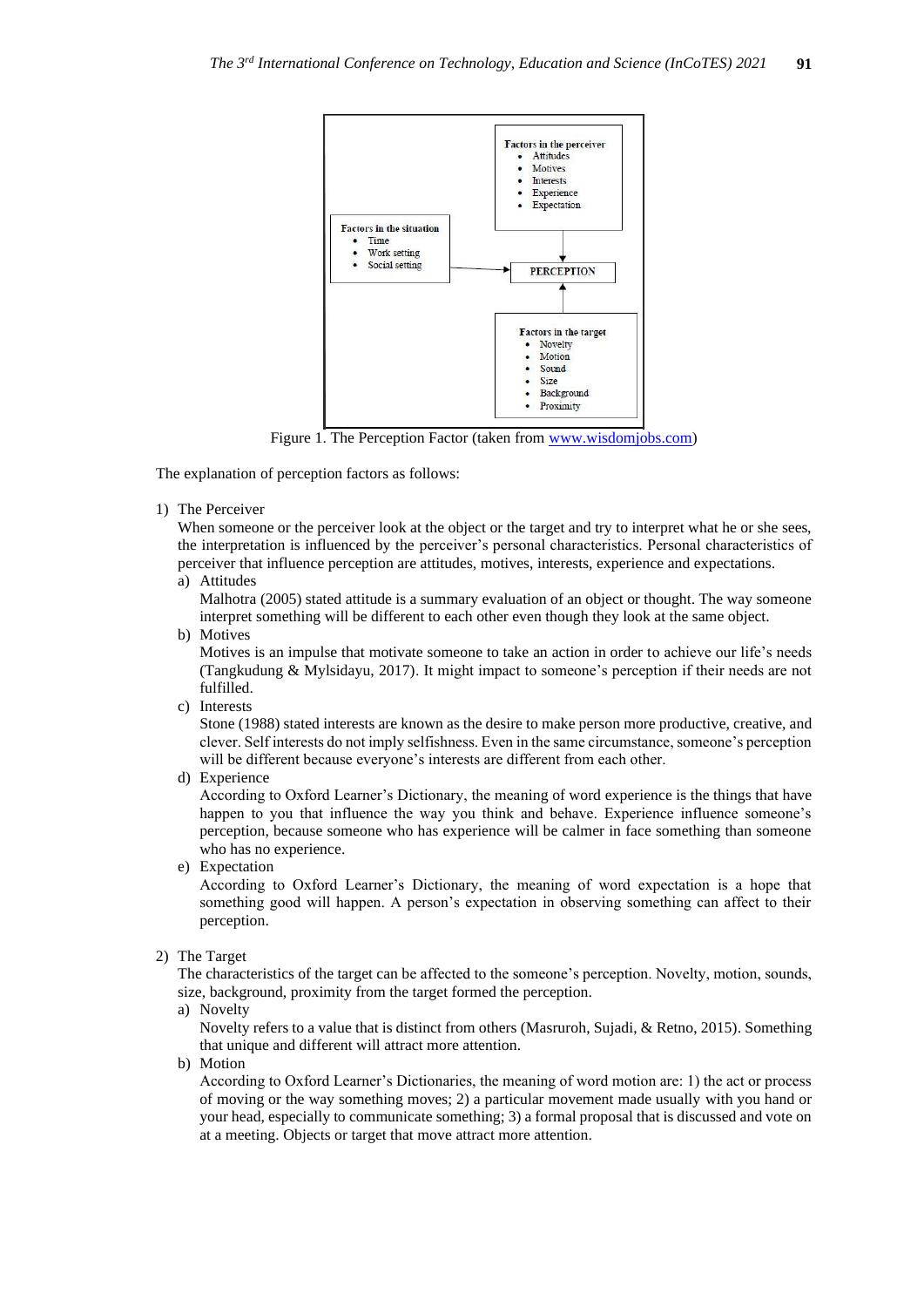#### c) Sounds

According to Oxford Learner's Dictionary, sounds means: 1) something that you can hear; 2) what you can hear coming from a television, radio, etc., or as a part of film. Noisy object or person are more easily to get attention than the quiet object or person.

d) Size

According to Oxford Learner's Dictionaries, the meaning of word size :1) how large or small a person or thing is; 2) size of something. Targets which are large receive more attention than smaller targets.

e) Background

According to KBBI Online, background is the basis (reason) of an action. The relationship between target's background and has an influence on someone's perception.

f) Proximity

According to Oxford Learner's Dictionary, proximity means the state of being near somebody or something in distance or time. A person's perception can be influenced by the proximity of an object or target.

3) The Situation

The situation also can be affected to someone's perception. Time, work setting, and social setting in the situation formed the perception.

a) Time

According to KBBI, the meaning of time are: 1) the entire timeline of events that occur while a process, action, or state; 2) duration (specific time); 3) a specific time to do a thing; 4) chance, tempo, opportunity; 5) when; 6) day (state of the day); 7) time determined based on the division of the globe. Time gives an affect to someone's perception. Example the way we perceive a message in day time and at midnight.

b) Work Setting

Work setting is the setting where people collaborate to achieve organizational goals (Awan & Tahir, 2015). A positive work setting can be created by having a team that is enthusiastic, cooperative and friendly.

c) Social Setting

Social setting is a place that have ability to influence us directly or indirectly (Tamara, 2016). Things that diverge from social norms will be easier to notice because each environment has its own rules and culture.

## **Method**

This research used quantitative research method. Quantitative research is an empirical research that uses number to describe the data (Syahrum & Salim, 2012). From the beginning to the end of research, quantitative research is more systematic, planned and properly organized from beginning to the conclusion of the research (Siyoto & Sodik, 2015).

This research was conducted from February 24<sup>th</sup> to February 28<sup>th</sup> 2021. This research took place at SMK Negeri 3 Tanjungpandan which is located at Rumah Sakit street, Kelurahan Parit, Kecamatan Tanjungpandan, Kabupaten Belitung. SMK Negeri 3 Tanjungpandan has five departments. There are hospitality accommodation department, travel agent department, culinary department, cosmetology department, and fashion department. The researcher gave questionnaire to the students of three different department in grade 12.

Technique that used by the researcher to collect the data was questionnaire. The questionnaire used in this research is close questions. There are 27 questions that are related to the students' perception of using WhatsApp in learning. This questionnaire used Likert scale and Bahasa Indonesia.

The questionnaire data in this research was analyze using SPSS version 24. With the SPSS, the validity of the questionnaire items in the questionnaire was examined used Pearson's model's significance value. The Significance value (Sig.) is used to determine if a questionnaire item is valid or invalid. If the significance value is less than 0.05, the questionnaire item is valid. Then, If the significance value is more than 0.05, the questionnaire item is invalid. Meanwhile the reliability of the questionnaire was examined with Cronbach Alpha. According to Siregar (2013) the criteria of item that reliable if the Cronbach Alpha value  $> 0.6$ .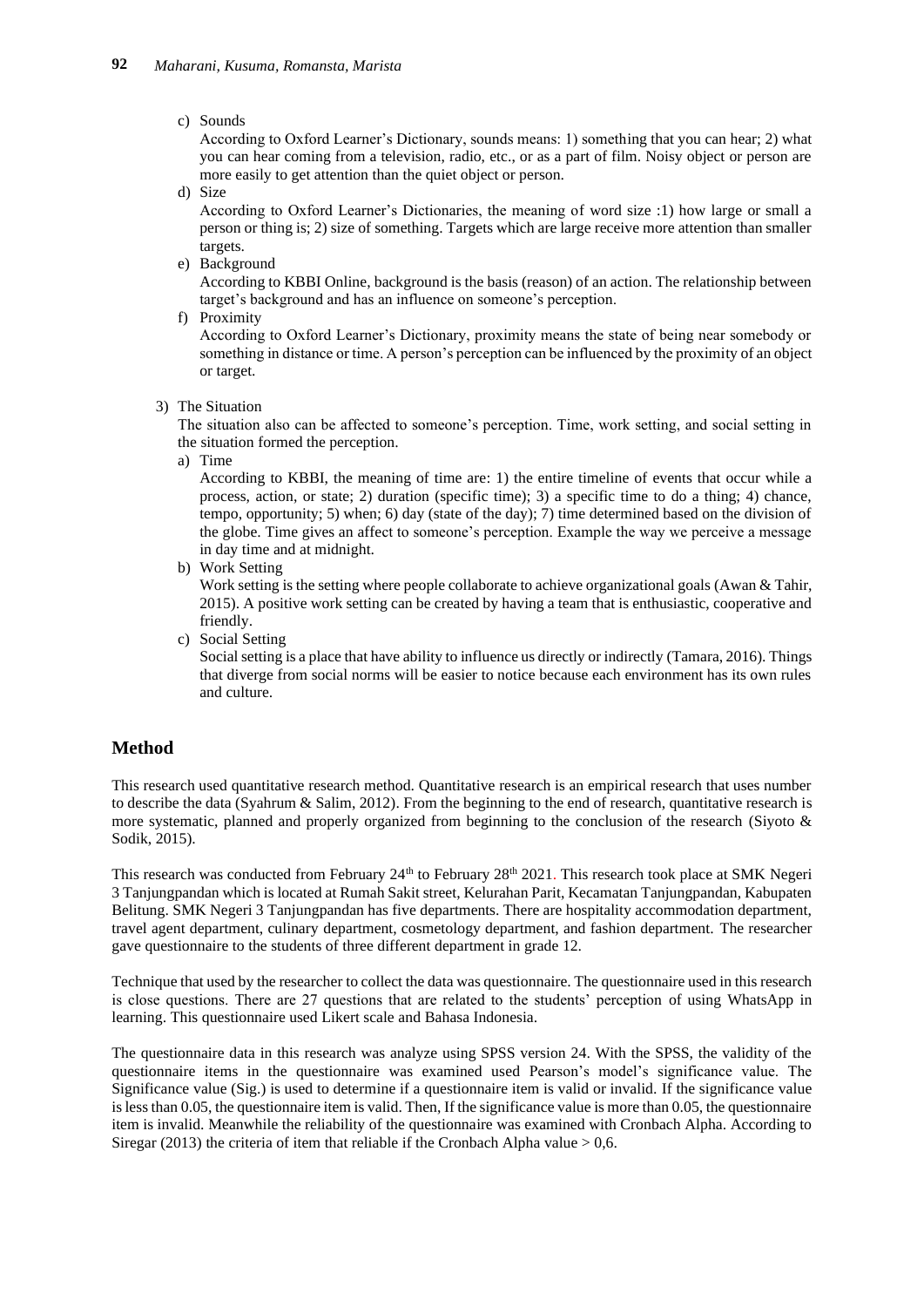## **Results and Discussion**

## **The Factors which Influence the Students' Perception of Using WhatsApp in 12 Grade of SMKN 3 Tanjungpandan.**

Based on the theory of Robbins & Langton (2003) perception is influenced by several factors on the perceiver, target and situation. The following of findings and discussion of the factors that influence students' perception in using WhatsApp.

#### **1. The Perceiver**

#### **a. Attitudes**

Attitudes in this context refer to students' attitude in using WhatsApp as a communication tool between the students and the teacher. In sub – chapter b, attitudes are discussed in detail.

#### **b. Motives**

The term motives in this context refers to the reason of using WhatsApp to learn English. In this research, the motive of using WhatsApp is to communicate in the context of learning and sharing school information.



Figure 2. Questionnaire Item 33 of the Questionnaire Question

Based on Questionnaire Item 33, *Saya dapat berkomunikasi secara lancar dengan guru*, displayed 33% of respondent chose agree and strongly agree. It can be concluded that the respondents have good communication with their teacher. Teacher and students communicated actively using WhatsApp as shown in some chat screenshots:



Figure 3. The WhatsApp Chat Example

It can be seen from the figure 3, the teacher gave three kinds of information. There are, request to fill out the questionnaires, ask the students to wear sport uniform, and ask some students to prepare their speech assignment. The students responded to the information has shown in the screenshot below.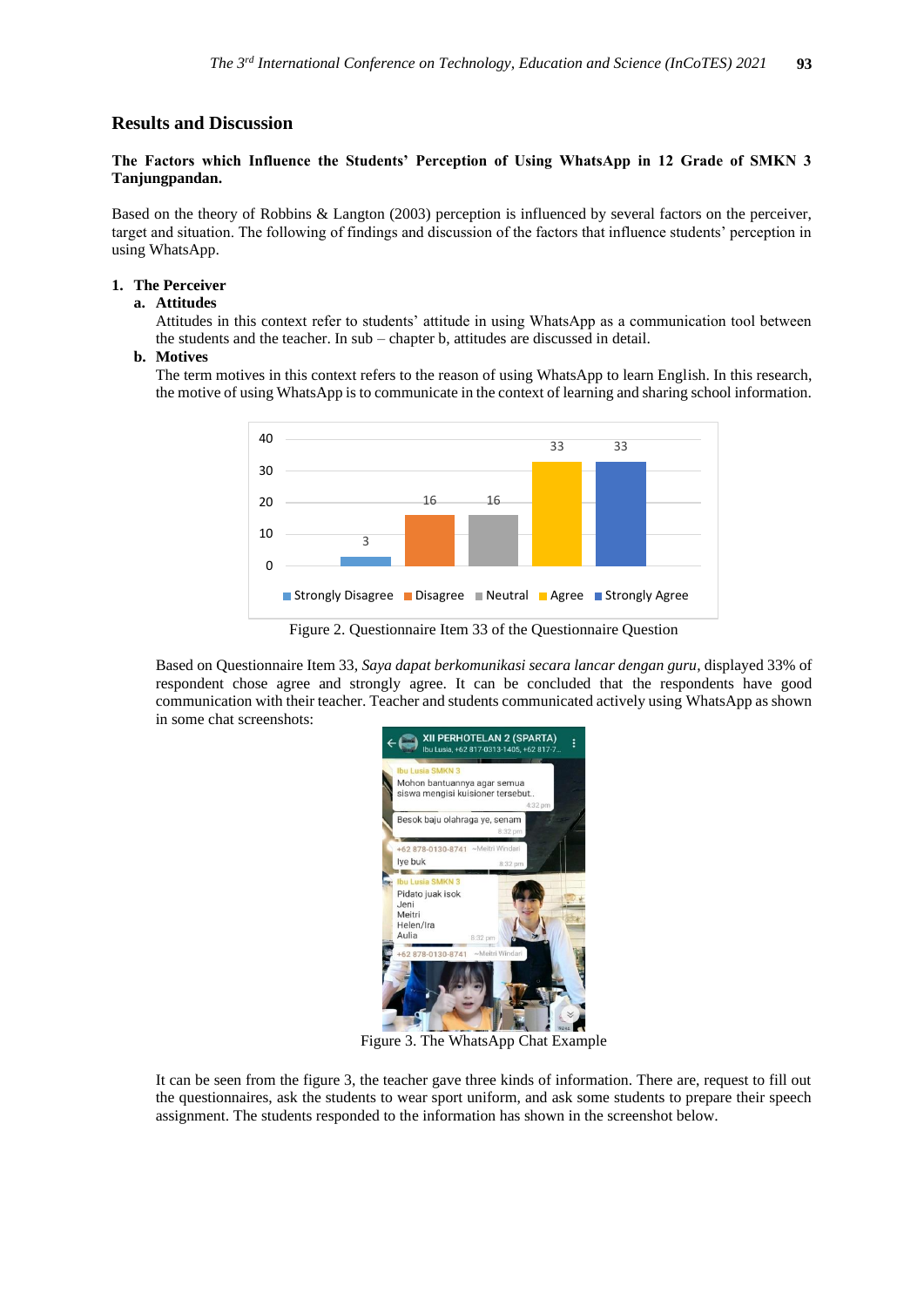

Figure 4. The WhatsApp Chat Example

As seen in the figure above, students respond to the teacher's information by kidding around about the language they will use in the speech assignment.

WhatsApp was chosen because the agreement between teachers and students.



Figure 5. Questionnaire Item 20 of the Questionnaire Question

Based on Questionnaire Item 20, *Penggunaan WhatsApp untuk pembelajaran Bahasa Inggris menjadi kesepakatan antara guru dan siswa*, displayed 89% of respondents chose yes. It can be concluded that the use of WhatsApp is an interest for English lesson that has been agreed by teacher and students. According to the above description, it can be concluded that the prime motive for using WhatsApp is for learning and this has been agreed upon by both students and teacher.

Effective communication between teachers and students can make learning process in class more enjoyable for students. By choosing an appropriate communication pattern in the learning process, the learning process become an activity that can provide an interesting experience for students (Huriaty, 2010).

#### **c. Experience**

The term experience of this context refers to the respondents' experience in using WhatsApp for educational purposes. Respondents have experienced in using WhatsApp. From Questionnaire Item 10, it can be known that respondents knew WhatsApp between 2016 to 2018.



Figure 6. Questionnaire Item 11 of the Questionnaire Question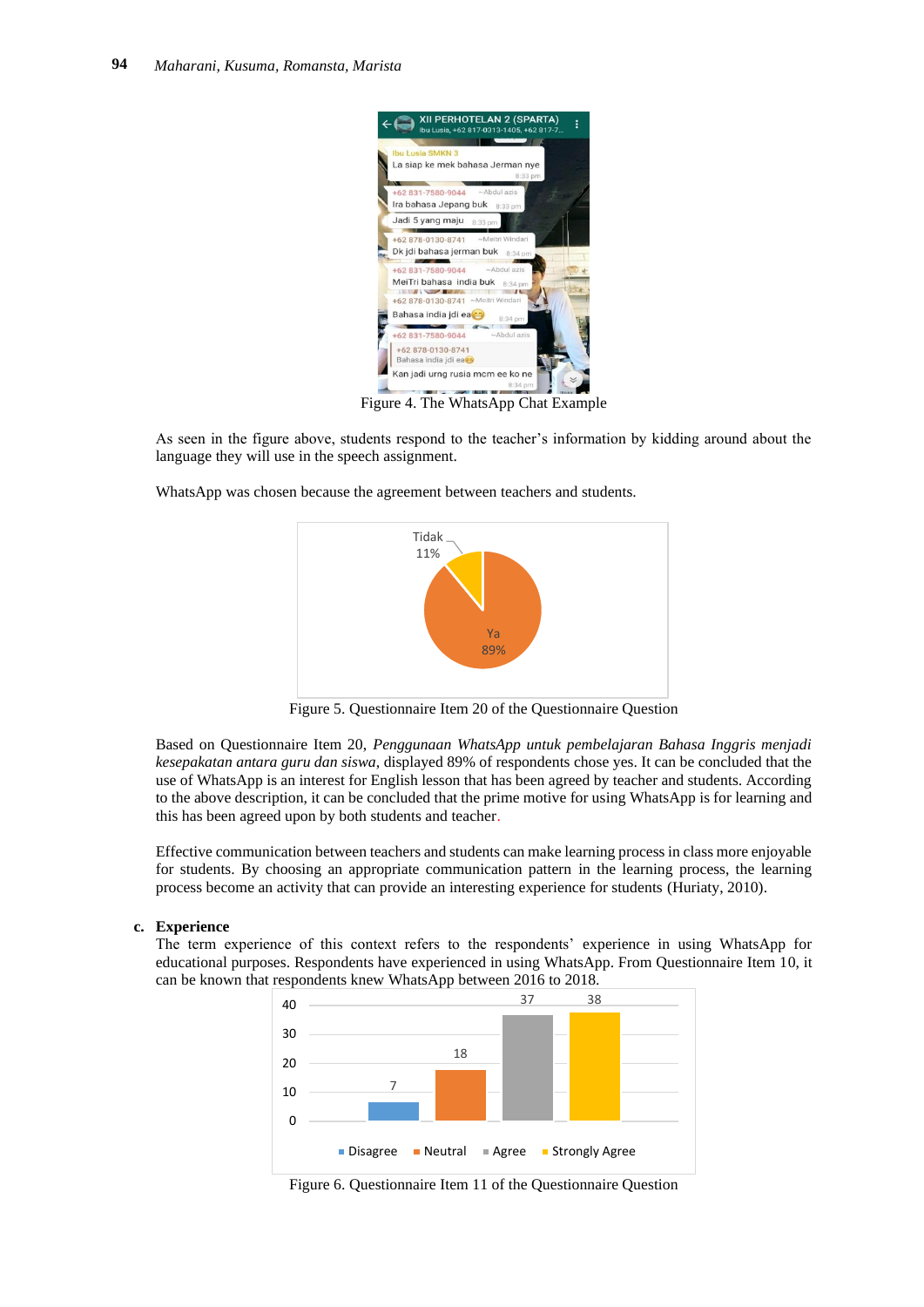Based on Questionnaire Item 11, *Saya memahami penggunaan aplikasi WhatsApp untuk pembelajaran*, displayed 38% of respondents chose strongly agree. It can be concluded that the respondents are know and understand the use of WhatsApp for learning.

Respondents' experience of using WhatsApp is also their understanding of using WhatsApp. Information about this can be found on Questionnaire Item 12 of the Questionnaire question.



Figure 7. Questionnaire Item 12 of the Questionnaire Question

Based on Questionnaire Item 12, *Saya tidak mengalami kesulitan menggunakan WhatsApp untuk pembelajaran*, displayed 44% of respondents chose strongly agree. It can be concluded that the respondents don't feel difficulty in using WhatsApp for learning. It can be concluded from the two Questionnaire items above that the respondents had sufficient experience using WhatsApp for learn English.

WhatsApp application has positive impact in learning because it facilitates students to learn and communication. Besides that, the learning process become flexible because students always carry their smartphones (Handayani & Aminatun, 2020).

#### **d. Expectation**

The term expectation of this context refers to the respondents' expectation in using WhatsApp for educational purposes.



Figure 8. Questionnaire Item 13 of the Questionnaire Question

Based on Questionnaire Item 13, *Saya berharap penggunaan WhatsApp dapat membantu saya memahami materi Bahasa Inggris*, 41% of respondents chose strongly agree. It can be concluded that the respondents hope using WhatsApp can help them to understand the English material.



Figure 9. Questionnaire Item 14 of the Questionnaire Question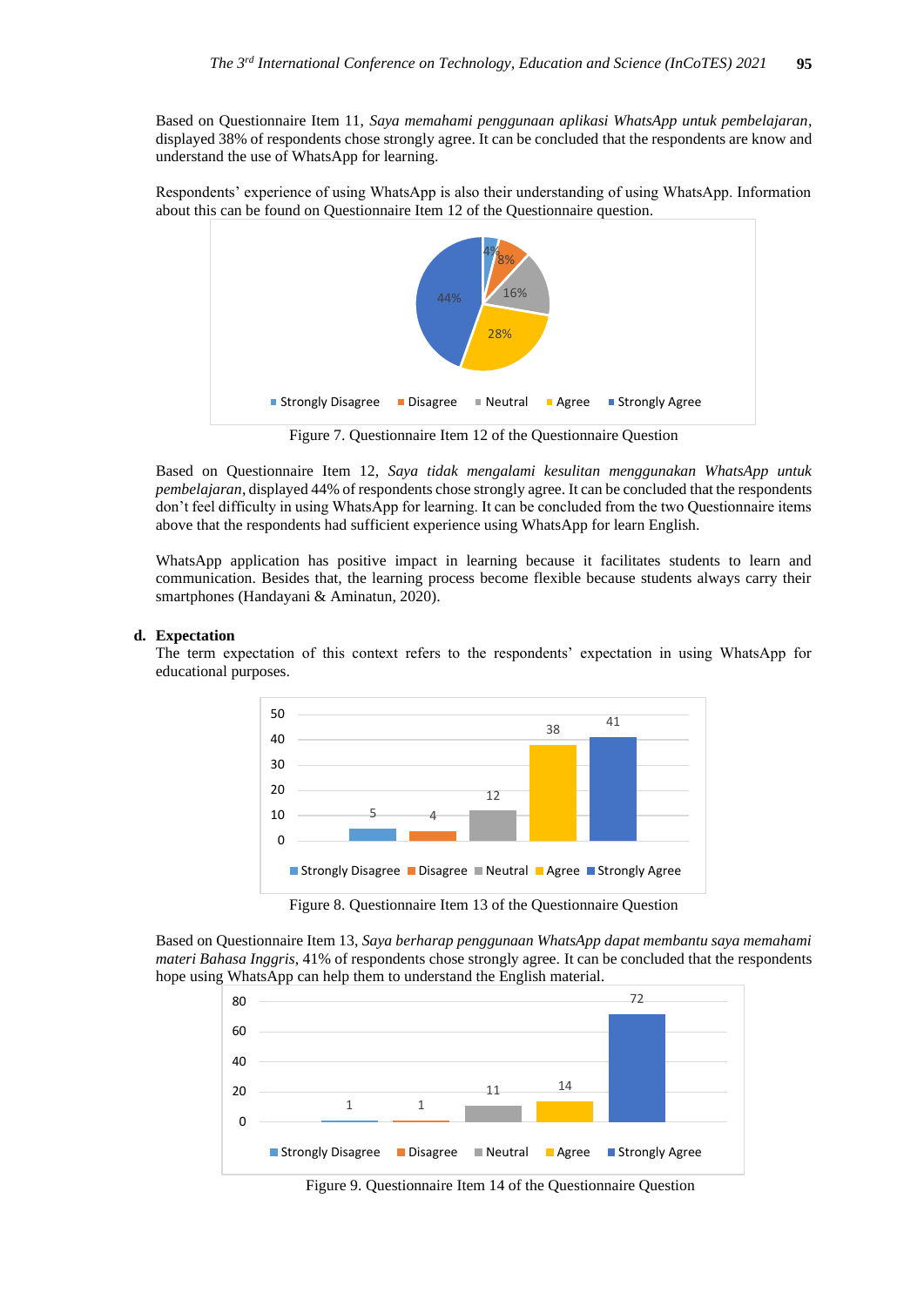Based on Questionnaire Item 14, *Saya berharap saya dapat memperoleh nilai yang bagus pada pembelajaran bahasa Inggris walaupun pembelajaran menggunakan WhatsApp*, displayed 72% of respondents chose strongly agree. It can be concluded that the respondents hope they will get good grades in English lesson although learning using WhatsApp



Figure 10. Questionnaire Item 15 of the Questionnaire Question

Based on Questionnaire Item 15, *saya berharap, saya dapat komunikasi aktif dengan guru dan teman – teman,* displayed 70% of respondents chose strongly agree. It can be concluded that the respondents hope they have good communication with their teacher and friends.

The point of expectations consists of three Questionnaire Items related to the respondents' perception of their expectation of understanding the material when using WhatsApp, their expectations of getting good scores, and their expectation of being able to communicate actively with teachers and friends. From those three Questionnaire Items, respondents showed a positive perspective. With this description, it certain that respondents have expectations for WhatsApp application in increasing their comprehension learning, assessment, and communication.

#### **2. The Target**

The target in this context refers to WhatsApp application that used. The target in perception consists of several points, there are novelty, motion, sound, size, background, and proximity. The explanation of target in perception that found in this research are shown below.

#### **a. Motion**

The term of motion in this context refers to the usage of WhatsApp features to collect assignments.



Figure 11. Questionnaire Item 17 of the Questionnaire Question

Based on Questionnaire Item 17, *Penggunaan Voice Note. Video Call, dan chat di WhatsApp untuk pengumpulan tugas Bahasa Inggris mudah untuk saya.* displayed 30% of respondents chose neutral and 26% of respondents chose strongly agree. The percentage are not much different, then it can be concluded that the respondents don't feel difficulty in using voice note, video call, and chat in WhatsApp for collecting the English assignment.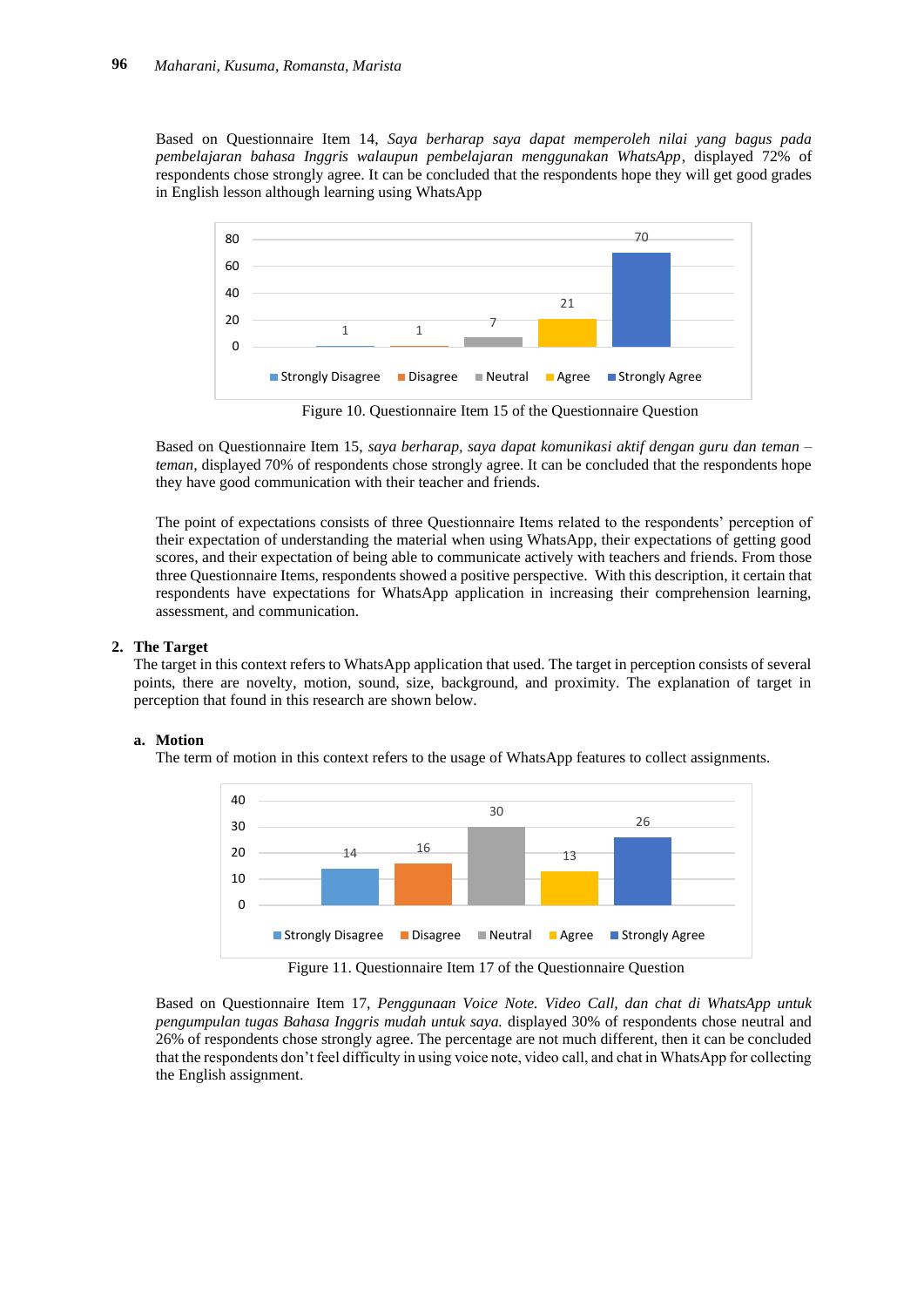



Figure 12. Questionnaire Item 18 of the Questionnaire Question

The term of sounds in this context refers to sound in voice note and video call on WhatsApp when learning. Based on Questionnaire Item 18, *Video call dan voice note di WhatsApp jelas ketika digunakan untuk mengirim dan menerima pembelajaran Bahasa Inggris*, 32% of respondents chose neutral. It can be concluded that the respondents feel hesitant about the video call and voice note in WhatsApp are clear when using it for send and receCive the English lesson.

#### **c. Size**

The term of size in this context refers to font size that used in WhatsApp.



Figure 13. Questionnaire Item 19 of the Questionnaire Question

Based on Questionnaire Item 19, *Ukuran tulisan dalam chat WhatsApp ketika guru menyampaikan materi Bahasa Inggris*, displayed 95% of respondents chose medium size. It can be concluded that the teacher used medium font size in convey the English material.

#### **d. Background**

The term of background in this context refers to the reason of using WhatsApp for English learning.



Figure 14. Questionnaire Item 20 of the Questionnaire Question

Based on Questionnaire Item 20, *Penggunaan WhatsApp untuk pembelajaran Bahasa Inggris menjadi kesepakatan antara guru dan siswa*, displayed 89% of respondents chose yes. It can be concluded that the use of WhatsApp in learning English is an agreement between the teacher and student.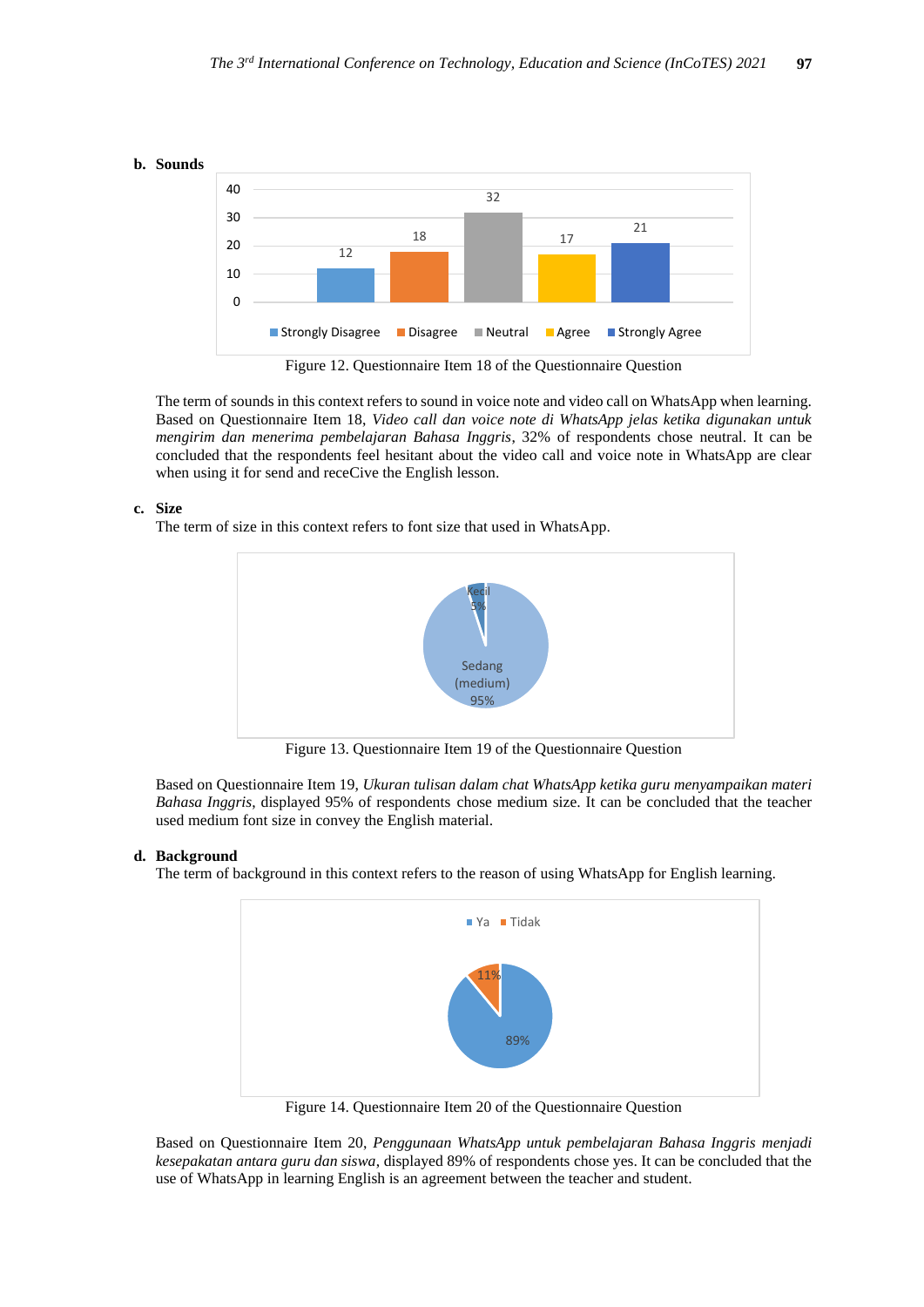#### **e. Proximity**

The term of proximity in this context means WhatsApp also used by teachers and students to learn English.



Figure 17. Questionnaire Item 21 of Questionnaire Question

Based on Questionnaire Item 21, *Guru dan siswa biasa menggunakan WhatsApp untuk pembelajaran Bahasa Inggris*, displayed 34% of respondents chose neutral. Percentage on option of agree is not much different. It can be concluded that respondents and the teacher are usually use WhatsApp in learning English.

#### **3. The Situation**

The situation factors discussed time, work setting and social setting.

#### **a. Time**

According to Online KBBI, there are seven Questionnaire Items related to the meaning of the word time : 1) the entire timeline of events that occur while a process, action, or state; 2) duration (specific time); 3) a specific time to do a thing; 4) chance, tempo, opportunity; 5) when; 6) day (state of the day); 7) time determined based on the division of the globe. The term time in this context refers to the duration of learning English through WhatsApp.



Based on Questionnaire Item 22, *Saya bias bertanya kapan saja ketika saya tidak memahami materi Bahasa Inggris melalui WhatsApp*, displayed 42% of respondents chose strongly agree. It can be concluded that the respondents can ask anytime when they don't understand about the English material that given through WhatsApp.

#### **b. Work Setting**

According to Eliyanto (2018) work setting is a situation or condition that has an impact on a person's performance. Work setting in this context refers to the acts taken by the teacher to encourage students to keep studying English even though using WhatsApp. Several questionnaire items were used to collect information about work setting in this research, here are the following result and discussion.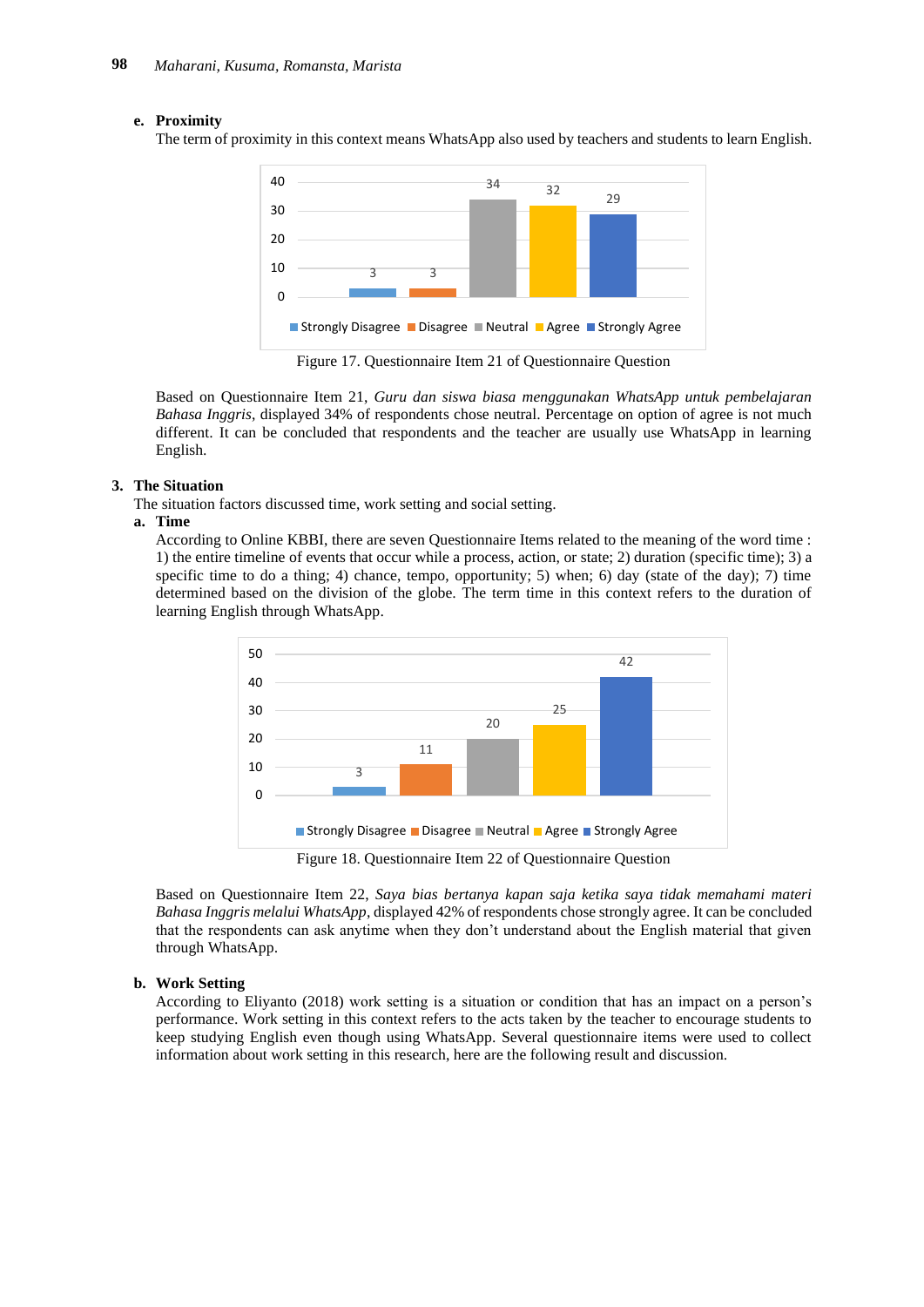1) Questionnaire Item 25



Figure 19. Questionnaire Item 25 of the Questionnaire

Based on Questionnaire Item 25, *Guru mempersiapkan materi Bahasa Inggris dengan sangat baik*, displayed 42% of respondents chose strongly agree. It can be concluded that the teacher prepares English material very well.

2) Questionnaire Item 26



Figure 20. Questionnaire Item 26 of the Questionnaire Question

Based on Questionnaire Item 26, *Guru memberikan penjelasan Bahasa Inggris dengan baik saat belajar menggunakan WhatsApp*, displayed 32% of respondents chose agree. It can be concluded that the teacher provides good explanation during learning English through WhatsApp.

3) Questionnaire Item 27



Figure 21. Questionnaire Item 27 of the Questionnaire Question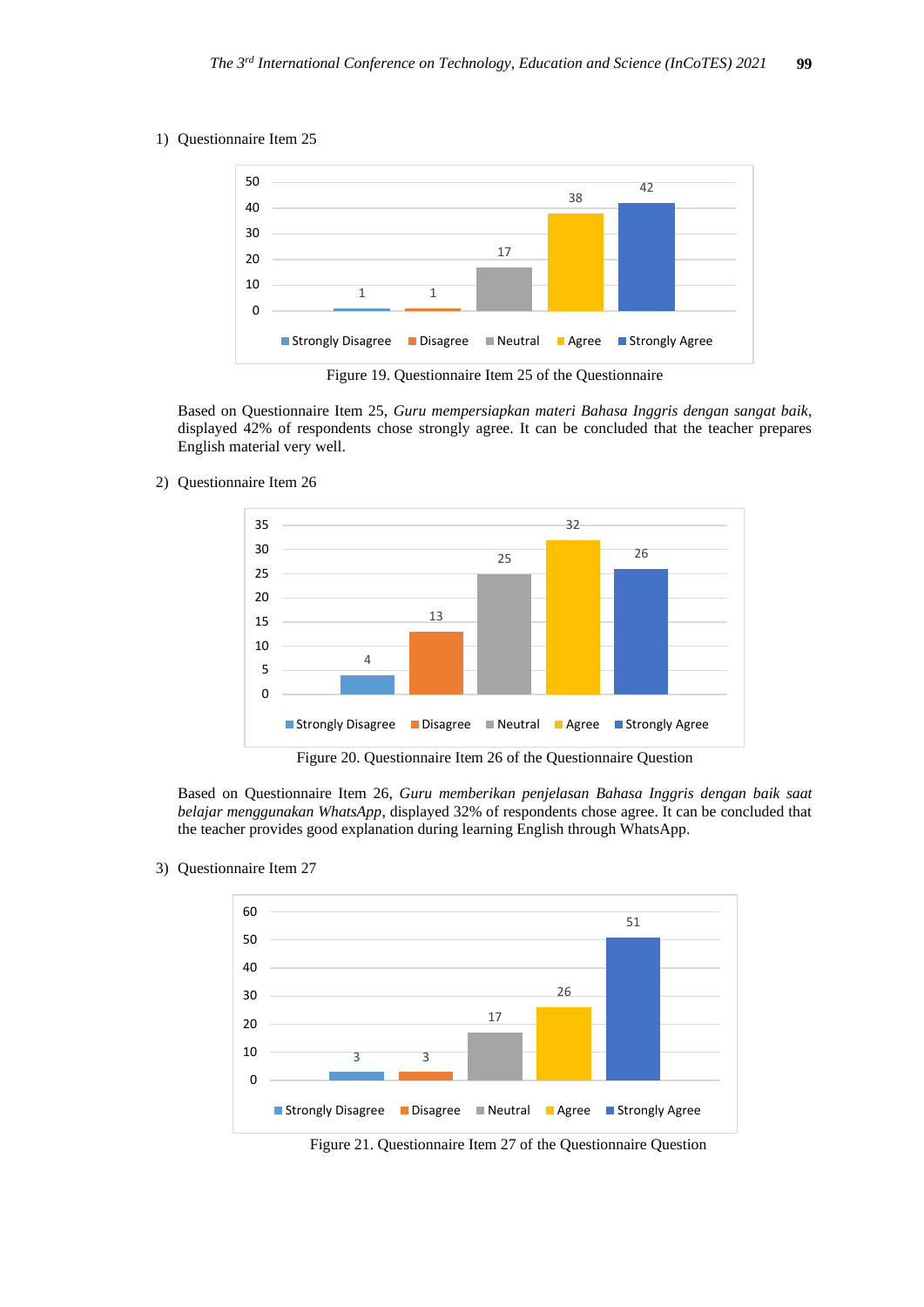Based on Questionnaire Item 27, *guru selalu memberikan latihan setelah menyampaikan materi Bahasa Inggris,* displayed 51% of respondents choose strongly agree. It can be concluded that the teacher always gives them exercise after gives English material.

4) Questionnaire Item 29



Figure 22. QueCstionnaire Item 29 of the Questionnaire Question

Based on Questionnaire Item 29, *Guru memberikan kesempatan kepada siswa untuk bertanya selama pembelajaran Bahasa Inggris melalui Whatsapp,* displayed 32% of respondents chose strongly agree. It can be concluded that the teacher gives the chance for students to ask during learning English through WhatsApp.

5) Questionnaire Item 30



Based on Questionnaire Item 30, *Guru selalu mengoreksi hasil latihan Bahasa Inggris maupun tugas siswa secara objektif tanpa membeda – bedakan,* displayed 57% of respondents chose strongly agree. It can be concluded that the teacher always corrects the students' English exercise and assignment objectively.

#### **c. Social Setting**

The term social setting in this context refers to the communication that occurs between the teacher and the students, the communication between students to other students during learning English through WhatsApp.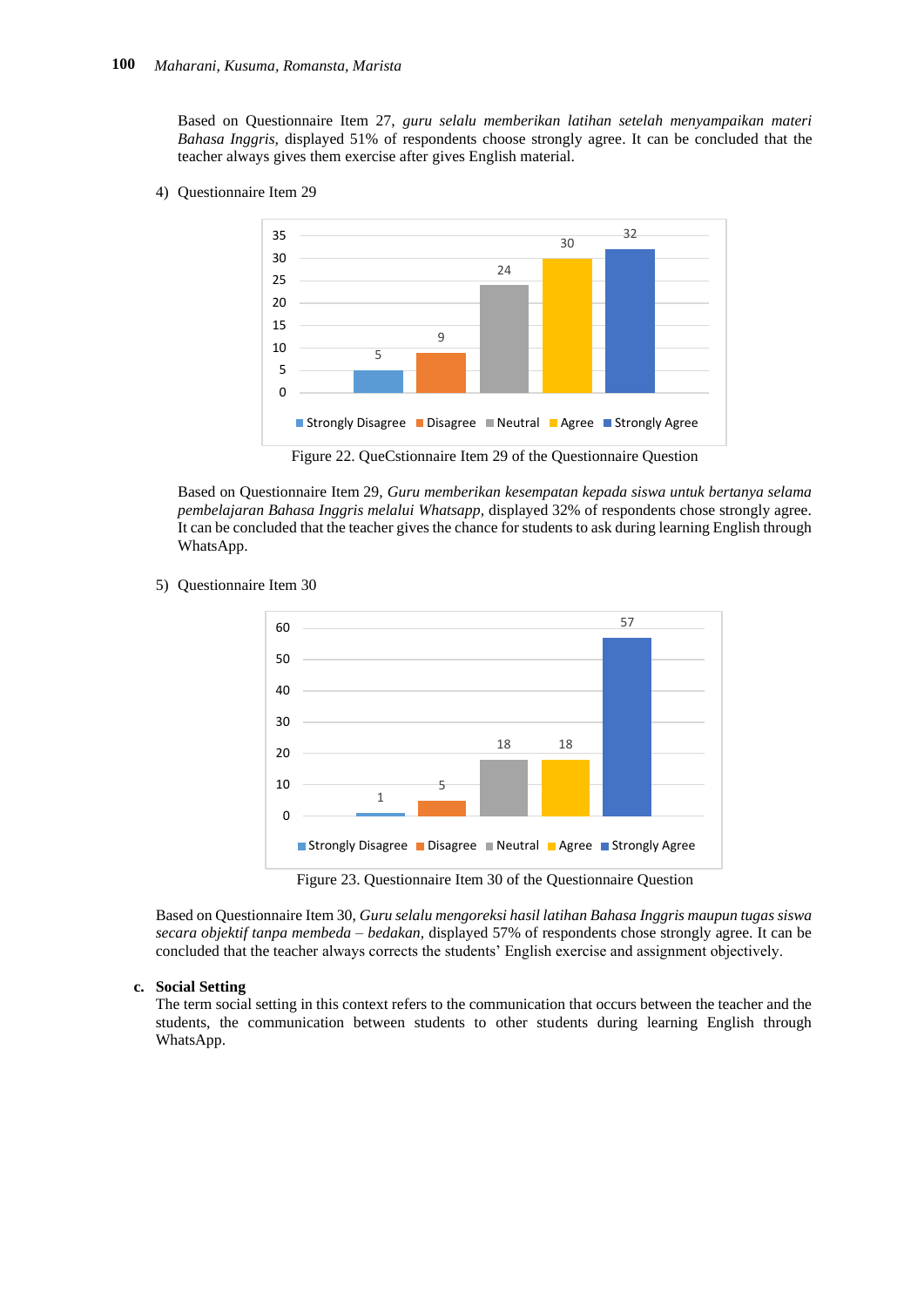

Figure 24. Questionnaire Item 32 of the Questionnaire Question

Based on Questionnaire Item 32, *saya dapat berkomunikasi secara lancar dengan teman*, displayed 51% of respondents choose strongly agree. It can be concluded that respondents have good communication with their friends.

WhatsApp is not only used to communicate with friends, but it is also used to communicate with the teachers. The respondents' perception regarding respondents' communication with the teacher through WhatsApp is shown below.



Figure 25. Questionnaire Item 33 of the Questionnaire Question

Based on Questionnaire Item 33, *Saya dapat berkomunikasi secara lancar dengan guru*, displayed 33% of respondents chose agree and strongly agree. It can be concluded that the respondents have good communication with their teacher.

Social communication is important for building self – concept, the meaning of life, attaining happiness through entertaining communication and creating relationship with others. We can collaborate with the society (family, friends, village, city) to achieve the goals through communication (Mudjiono, 2012). Social communication between the teacher and students of grade  $12<sup>th</sup>$  in SMK Negeri 3 Tanjungpandan have some benefits such as sharing information, discussion, socializing, and entertainment.

#### **The Students' Attitudes in Using WhatsApp in Grade 12 of SMKN 3 Tanjungpandan**

Attitudes have three components. There are cognitive, affective, and behavioral intention (Martin, Carlson, & Buskist, 2010). The findings and discussion for each component are shown below.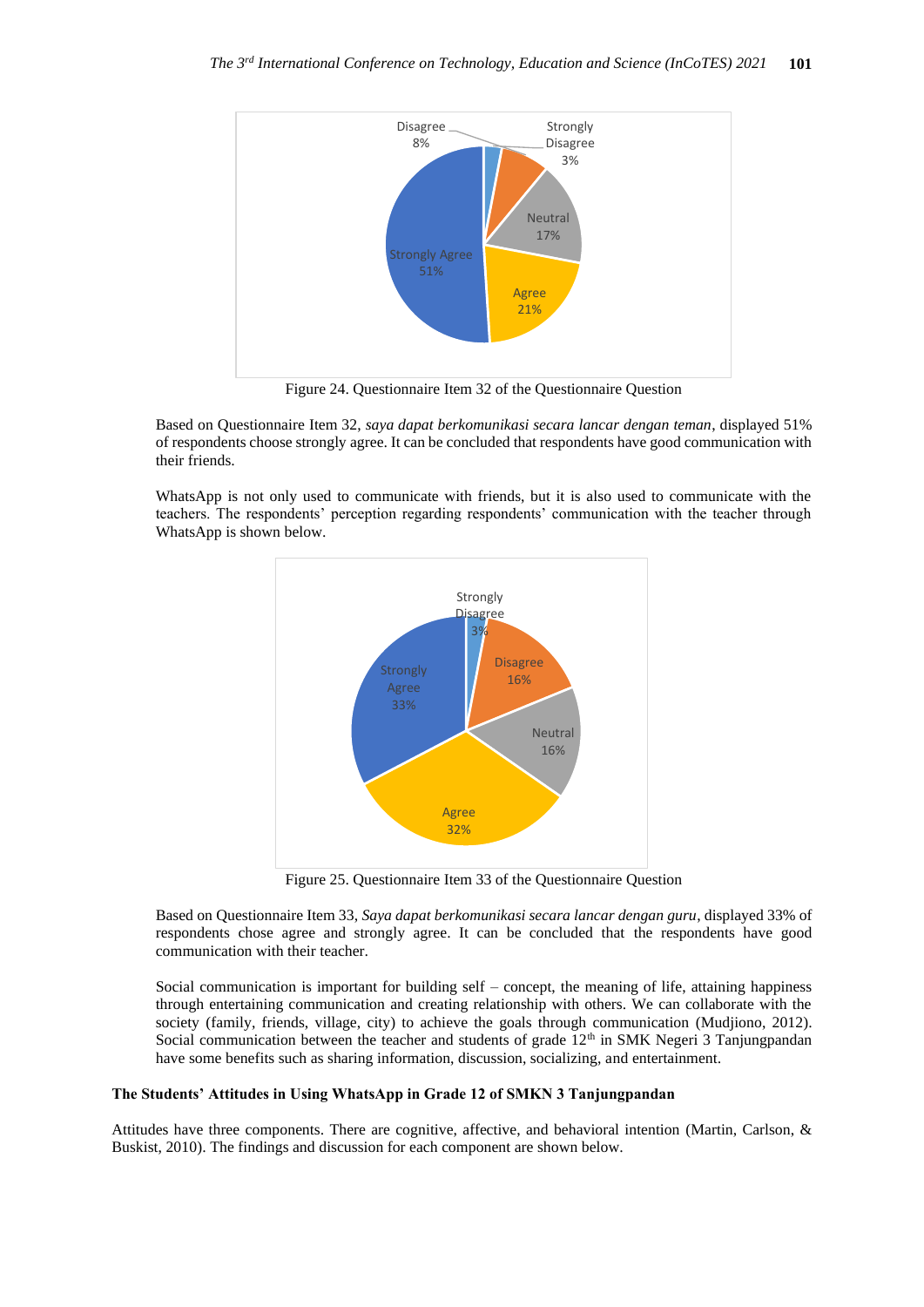#### **1. Cognitive**

The cognitive components of attitudes refer to someone's beliefs, opinion, and knowledge (Tjandra & Tjandra, 2013). In this research, there are several Questionnaire Items are used to explore data on respondents' attitudes towards cognitive topics. The findings and discussion are shown below.

**a. Questionnaire Item 1**



Figure 26. Questionnaire Item 1 of the Questionnaire Question

Based on Questionnaire Item 1, *saya mengingat kosakata baru yang dikenalkan guru melalui WhatsApp*, displayed 50% of respondents chose neutral. It can be concluded that the respondents are hesitant about they remembered the new vocabulary that introduced by the teacher through WhatsApp. **b. Questionnaire Item 2**



Figure 27. Questionnaire Item 2 of the Questionnaire Question

Based on Questionnaire Item 2, *Saya membaca materi Bahasa Inggris yang diposting guru melalui WhatsApp,* displayed 37% of respondents chose strongly agree. It can be concluded that the respondents were read all the English material that posted by the teacher through WhatsApp.

#### **c. Questionnaire Item 3**



Figure 28. Questionnaire Item 3 of the Questionnaire Question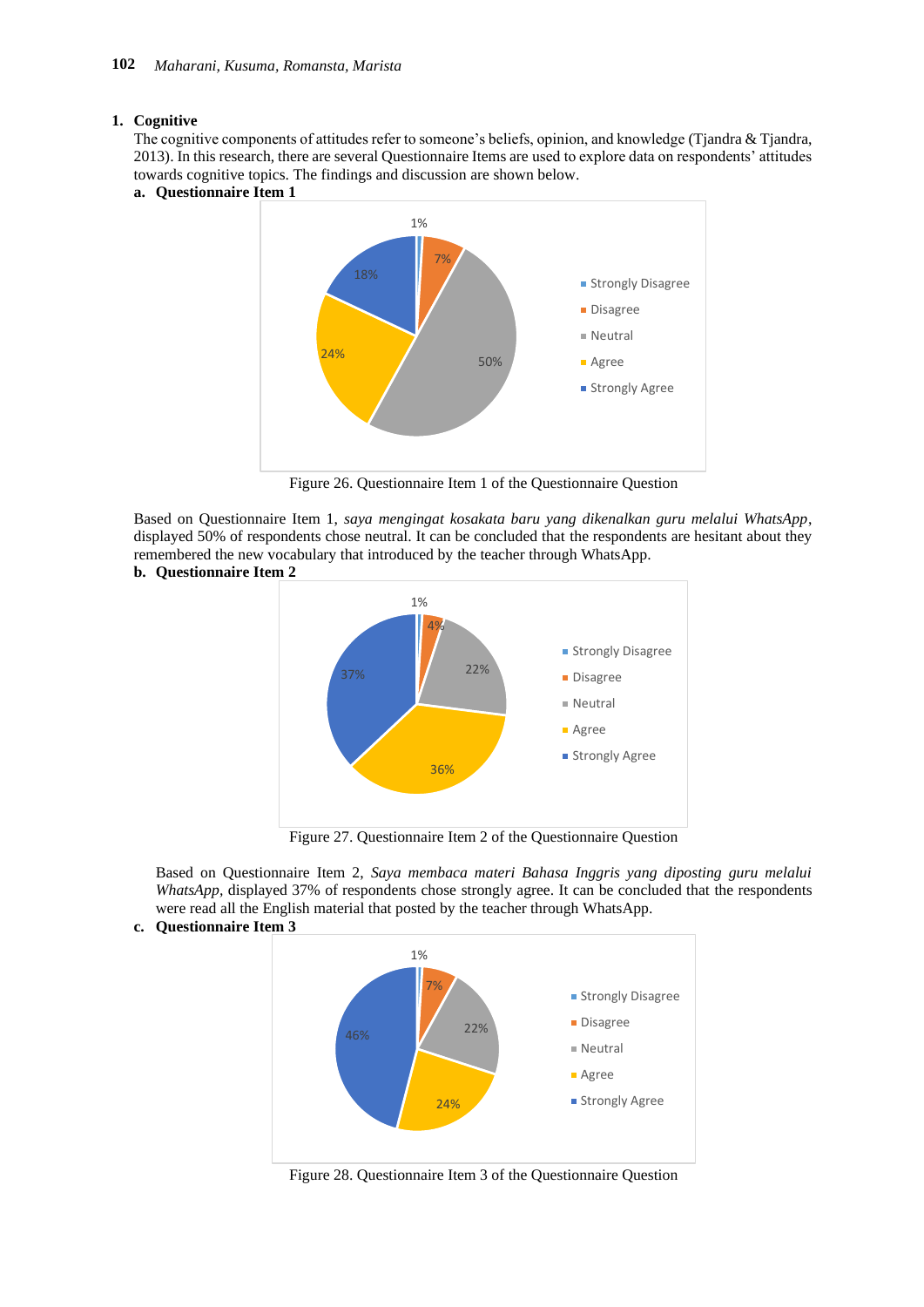Based on Questionnaire Item 3, *Saya mencatat yang disampaikan guru ketika memberikan pembelajaran Bahasa Inggris melalui WhatsApp*, displayed 46% of respondents chose strongly agree. It can be concluded that respondents were write the English material that posted by the teacher through WhatsApp.

#### **2. Affective**

According to Sukanti (2011) affective component deals with emotion, such as feeling, appreciation, and motivation. Alifah (2019) stated affective has a number of advantages, such as focusing the development of mental and positive emotions in the development of thought and affective can shape students' character, attitude, and mentality maturely. In this research, there are several Questionnaire Items are used to explore data on respondents' attitudes towards affective topics. The findings and discussion are shown below. **a. Questionnaire Item 5**



Figure 29. Questionnaire Item 5 of the Questionnaire Question

Based on Questionnaire Item 5, *Saya senang belajar Bahasa Inggris menggunakan WhatsApp*, displayed 39% of respondents chose neutral. It can be concluded that the respondents hesitant to feel happy when learning English using WhatsApp.



**b. Questionnaire Item 6**

Figure 30. Questionnaire Item 6 of the Questionnaire Question

Based on 6, *saya nyaman berinteraksi dengan guru selama pembelajaran melalui Whatsapp*, displayed 31% of respondents choose disagree. It can be concluded that the respondents were feel uncomfortable to interact with the teacher during learning through WhatsApp.

#### **3. Behavior**

Habituation is an important factor in language comprehension and skills. Language habituation will have a positive impact on language learners' self development because habituation is a successful method in formation learner's personality (Maksudin, 2015).

In this research, there are several Questionnaire Items are used to explore data on respondents' attitudes towards behavior topics. The findings and discussion are shown below.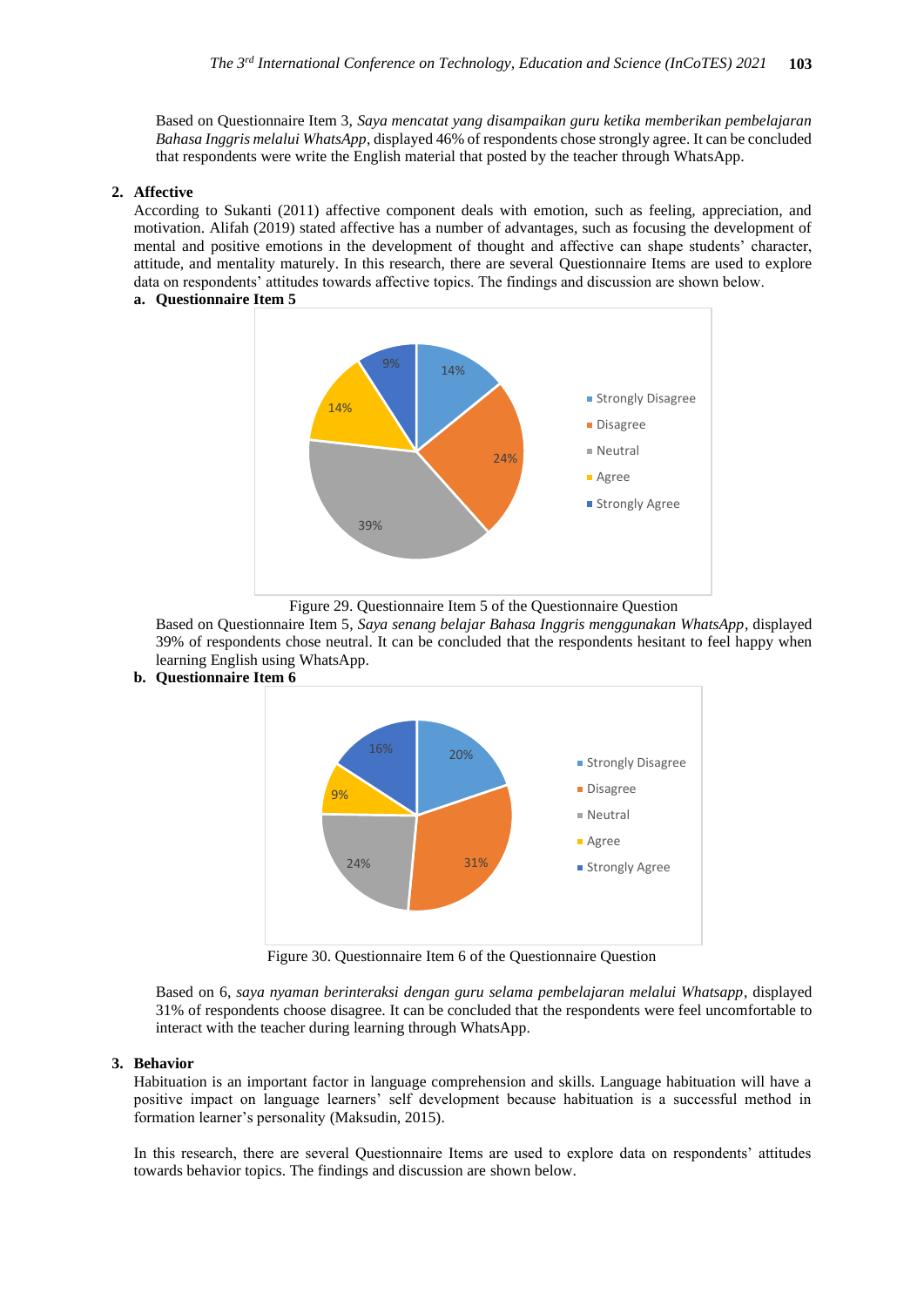

#### **a. Questionnaire Item 7**

Figure 31. Questionnaire Item 7 of the Questionnaire Question

Based on Questionnaire Item 7, *saya mengerjakan sendiri latihan dan tugas Bahasa Inggris,* displayed 34% of respondents chose neutral. Percentage on option of agree and strongly agree are not much different. It can be concluded that the respondents did the exercise and assignment alone.



## **b. Questionnaire Item 9**

Based on Questionnaire Item 9, *saya mengumpulkan latihan dan tugas Bahasa Inggris tepat waktu*, displayed 50% of respondents chose strongly agree. It can be concluded that the respondents collect the English exercise and assignment on time.

## **Conclusion**

Please add the conclusions here. The InCoTES proceedings is a peer-reviewed research proceedings published from the annual conference run by LP3M Universitas Sarjanawiyata Tamansiswa. The InCoTES welcomes any academic research papers internationally concerning on technology, education and science.

The sent articles must be original, unpublished and not be sent to other publications. During the publication process started from acceptance, review, revision and production, the papers cannot be withdrawn without the editorial approval.

## **Recommendations**

The researcher hope that future perception research will dig out about how to make students feel comfortable and happy during learning through WhatsApp. The researcher hopes that this research will be helpful to other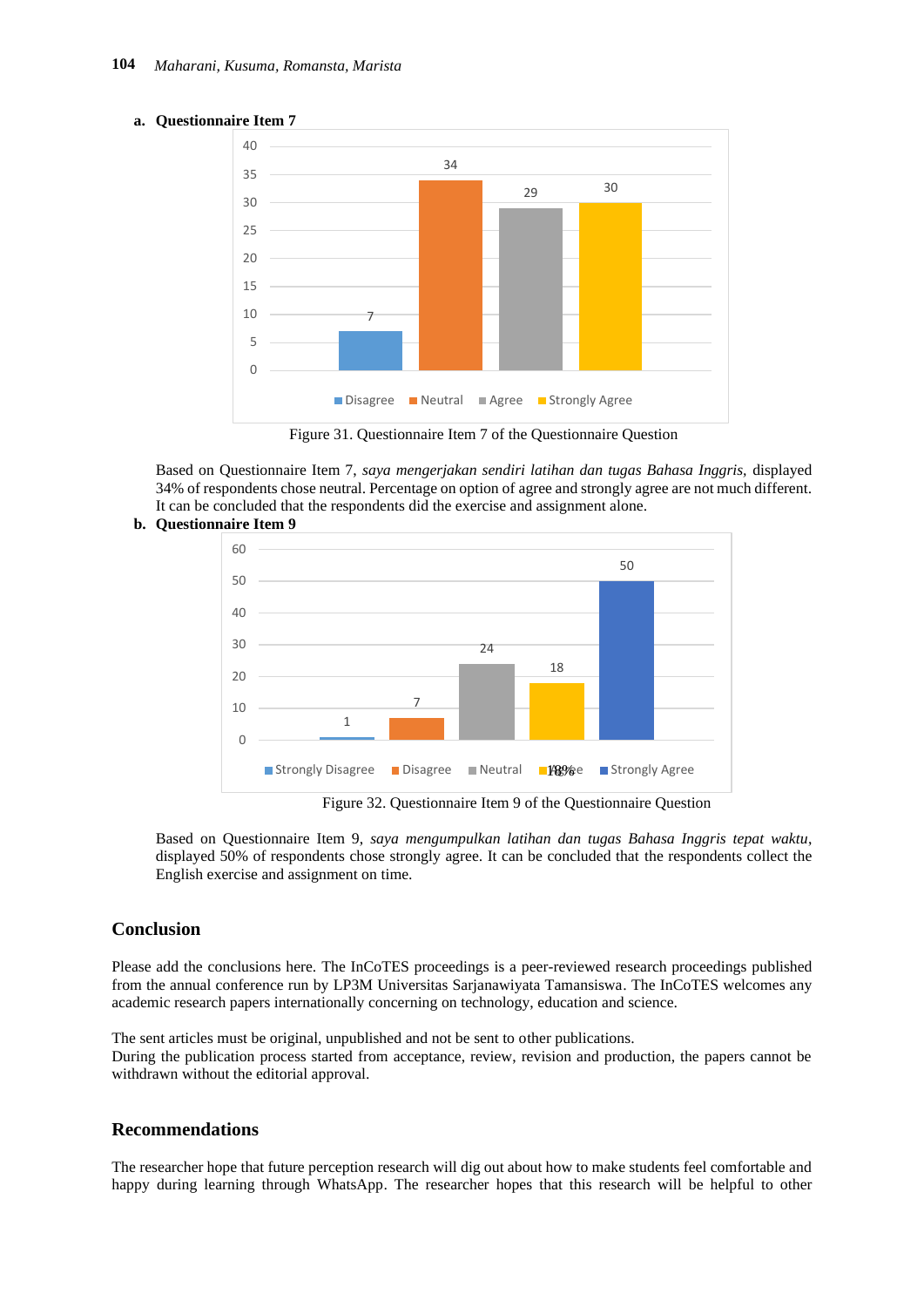researchers who are interested in conducting perception research even though there is still a lack of information about perception in this research.

## **References**

*About WhatsApp*. Retrieved on May, 25<sup>th</sup> 2021 from WhatsApp: https://www.whatsapp.com/about/

- Acharya, A., Poojarthi, A., & Maiya, U. (2019). Students' Perception Towards Use of WhatsApp for Higher Education : A Study with Reference to Udupi City. *International Journal of Advance and Innovative*.
- Afsyah, S. (2019). WhatsApp Application in English Language Teaching (ELT) Context: Media to Describe People. *Journal of Ultimate Research and Trends in Education*, 27.
- Alifah, F. N. (2019). PENGEMBANGAN STRATEGI PEMBELAJARAN AFEKTIF. *Tadrib*, 84.
- Awan, A. G., & Tahir, M. T. (2015). Impact of Working Environment on Employee's Productivity : A Case Study of Banks and Insurance Companies in Pakistan. *European Journal of Business and Management*, 329.
- Bounhik, D., & Deshen, M. (2014). WhatsApp Goes to School: Mobile Instant Messaging between Teachers and Students. *Journal of Information Technology Education: Research*, 228 - 229.
- Damar, A. M. (2021, February 26). *Liputan6 : Tekno*. Retrieved from Liputan6.com: https://www.liputan6.com/tekno/read/4492694/ada-2-miliar-pengguna-aktif-di-whatsapp-setiap-bulan
- Dewi, P. A., Ratminingsih, N. M., & Santosa, M. H. (2020). Mobile-Assisted Task-Based Language Learning, Writing Competency, And Motivation. *Jurnal Pendidikan Indonesia (JPI)*, 125-128.<br>*naries* : Oxford Learner's Dictionaries. Retrieved on May 25<sup>th</sup>
- *Dictionaries : Oxford Learner's Dictionaries. Retrieved on May, 25th 2021 from*  https://www.oxfordlearnersdictionaries.com/
- Eliyanto. (2018). Pengaruh Motivasi Kerja dan Lingkungan Kerja Terhadap Kinerja Guru SMA Muhammadiyah di Kabupaten Kebumen. *Jurnal Pendidikan Madrasah*, 173.
- Handayani, E. T., & Aminatun, D. (2020). STUDENTS' POINT OF VIEW ON THE USE OF WHATSAPP GROUP TO ELEVATE WRITING ABILITY. *Journal of English Language Teaching and Learning (JELTL)*, 33.
- Hulme, K., Agnes, Shield, & Lesley. (2008). An overview of mobile assisted language learning: From content delivery to supported collaboration and interaction. *ReCALL*, 273-274.
- Huriaty, R. (2010). Mengembangkan Komunikasi yang Efektif dalam Pembelajaran di Kelas. *Al-Bidayah*, 110- 111.
- KBBI Daring. Retrieved on May,  $25<sup>th</sup> 2021$  from: https://kbbi.kemdikbud.go.id
- Maksudin. (2015). Pengembangan Diri dan Pembiasaan dalam Pembelajaran "Bahasa". *al - Mahara*, 41.
- Malhotra, N. K. (2005). Attitude and affect: new frontiers of research in the 21st century. *Journal of Business Research*, 477.
- Martin, G. N., Carlson, N. R., & Buskist, W. (2010). *Psychology.* England: Pearson Education.
- Masruroh, R., Sujadi, I., & Retno, S. S. (2015). Kategori Berpikir Kreatif Siswa Kelas VII SMP Negeri 1 Surakarta dalam Menyelesaikan Masalah Matematika pada Materi Pokok Himpunan. *Jurnal Elektronik Pembelajaran Matematika*, 308.
- Mudjiono, Y. (2012). Komunikasi Sosial. *Jurnal Ilmu Komunikasi*, 99 100.
- Miangah, T. M., & Nezarat, A. (2012). Mobile-Assisted Language Learning. *International Journal of Distributed and Parallel Systems (IJDPS)*, 312-315.
- Naz, S., Rasheed, M., & Rasheed, T. (2019). The Role of Smartphones in Learning English: A Study of Learners' Perspectives. *International Conference on Research in Humanities*, 81.
- Pranajaya, & Wicaksono, H. (2018). Pemanfaat Aplikasi WhatsApp (WA) di Kalangan Pelajar : Studi Kasus di DI MTS AL MUDDATSIRIYAH DAN MTS JAKARTA PUSAT. *Orbith*, 61.
- Rakhmat, J. (2011). *PSYCHOLOGY COMMUNICATION.* Bandung: Remaja Rosdakarya.
- Robbins, S. P., & Langton, N. (2003). *Organizational Behaviour.* Canada: Pearson Eduaction Canada Inc.
- Siregar, S. (2013). *Metode Penelitian Kuantitatif : Dilengkapi dengan perbandingan perhitungan manual & SPSS.* Jakarta: Prenadamedia Group
- Siyoto, S., & Sodik, M. A. (2015). *Dasar Metodologi Penelitian.* Yogyakarta: Literasi Media Publishing.
- Small, M. (2014). THEORETICAL IMPLEMENTATIONS OF VARIOUS MOBILE APPLICATIONS USED IN ENGLISH LANGUAGE LEARNING. *Teaching English with Technology*, 44 - 45.
- Stone, D. A. (1988). *Policy Paradox and Political Reason.* London: Longman.
- Sukanti. (2011). PENILAIAN AFEKTIF DALAM PEMBELAJARAN AKUNTANSI. *Jurnal Pendidikan Akuntansi Indonesia*, 75.
- Syahrum, & Salim. (2012). *Metodologi Penelitian Kuantitatif.* Bandung: Citapustaka Media.
- Tamara, R. M. (2016). Peranan Lingkungan Sosial Terhadap Pembentukan Sikap Peduli Lingkungan Peserta Didik di SMA Negeri Kabupaten Cianjur. *Jurnal Pendidikan Geografi*, 44.